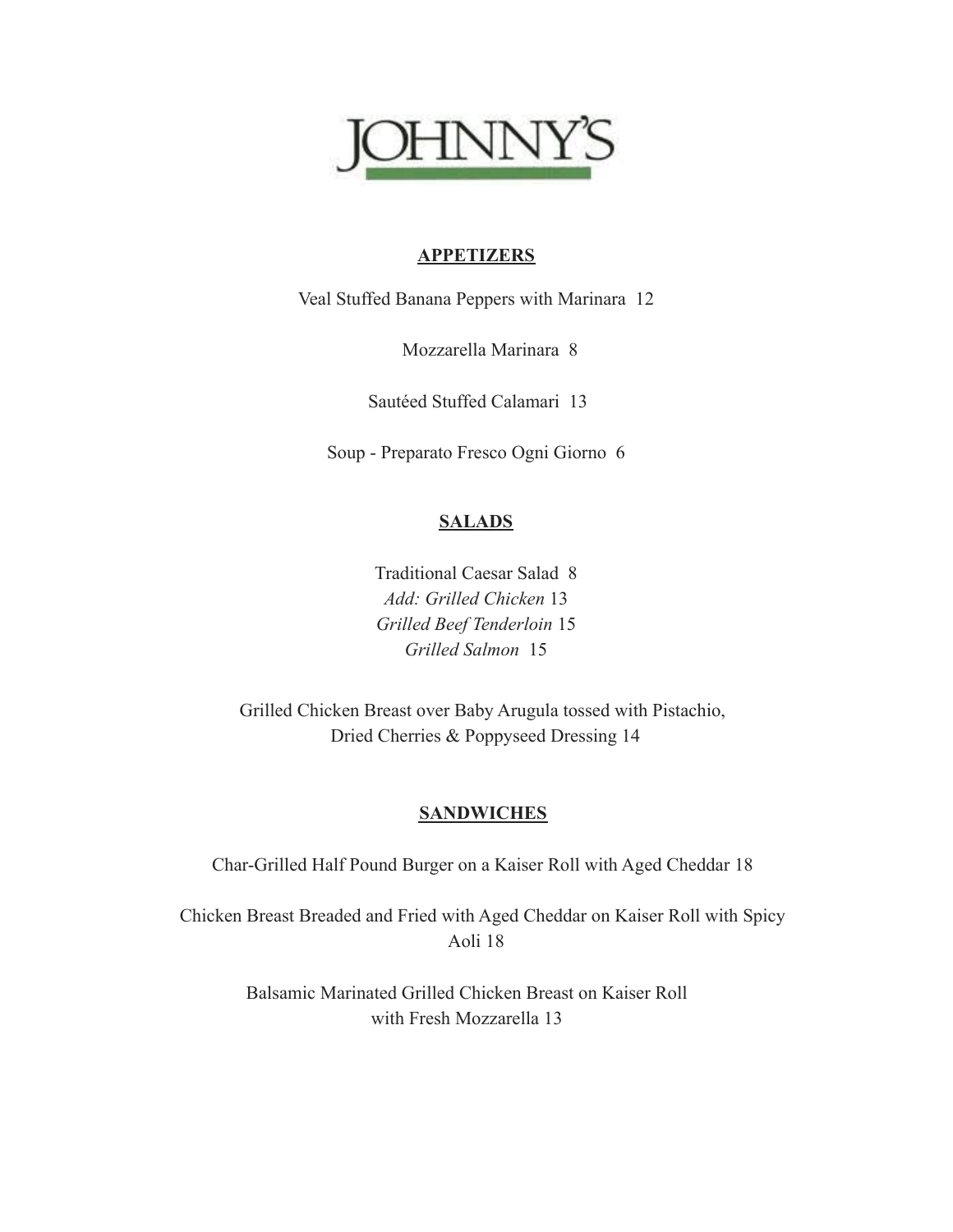### **ENTREES**

Linguine with White Clam Sauce & Gulf Shrimp 17

Spaghetti or Rigatoni with Veal Meatball or Sausage 15

Linguine with Sausage and Sweet Peas with Gorgonzola Cream 18

Potato Crusted Grouper Sautéed & Oven Baked with Garlic Burre Blanc 20

Chicken Parmesan with Melted Mozzarella & Linguini Marinara 19

Petite Filet of Beef au Poivre- Sherry, Cognac & Green Peppercorn Demi-Glace 25

Sauteed Veal Piccata - Lemon, Capers & White Wine Butter Sauce 21

Pan-Roasted Salmon Basted in Tomato & Herb Butter 19

#### **\*THE STATE OF OHIO DEPARTMENT OF HEALTH REQUIRES FOOD SERVICE INSTITUTIONS TO INFORM GUEST OF THE FOLLOWING;**